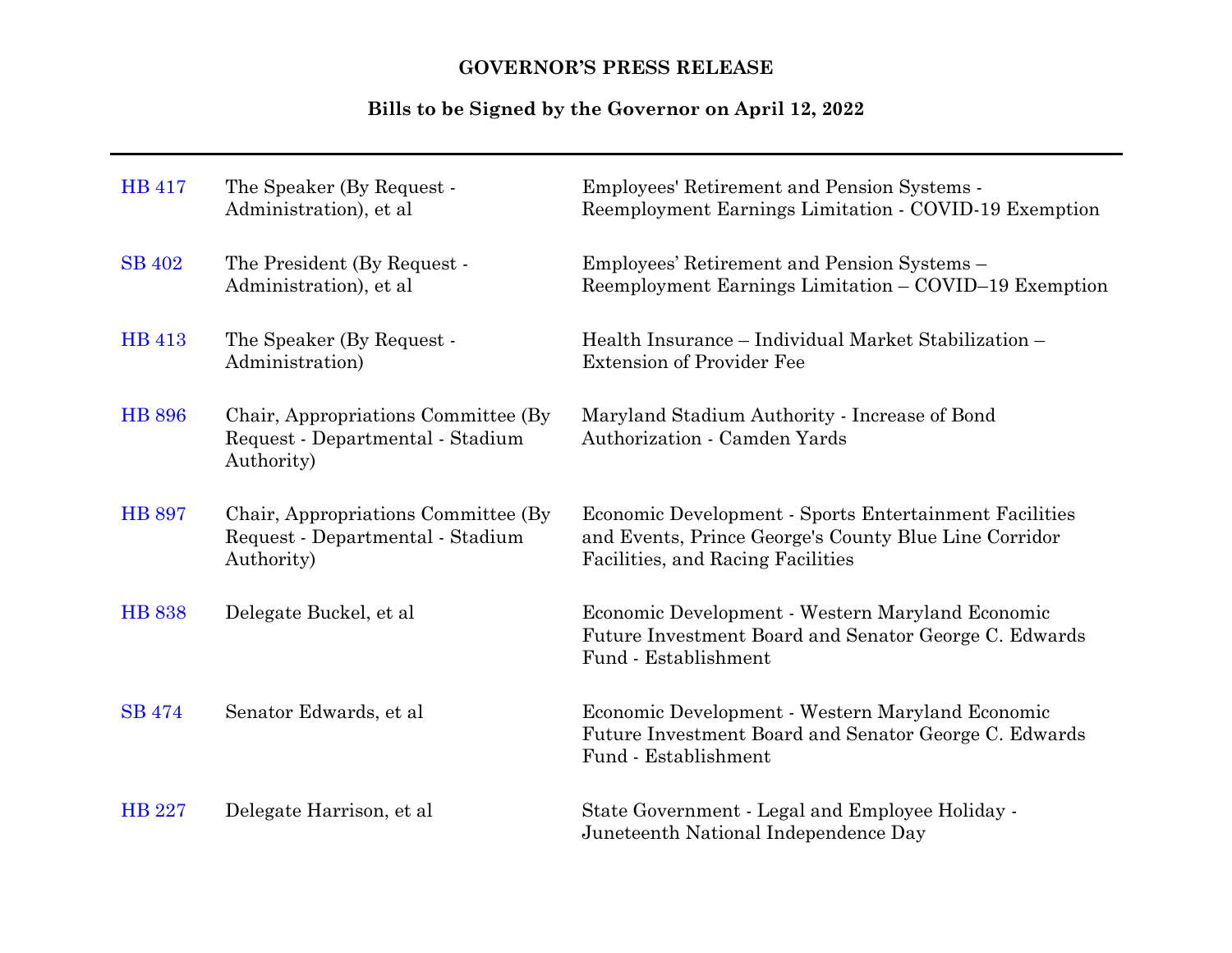| <b>HB 277</b>   | Delegate Patterson, et al. | Public Schools - Purple Star Schools Program -<br>Establishment                                            |
|-----------------|----------------------------|------------------------------------------------------------------------------------------------------------|
| <b>SB 234</b>   | Senator Jackson            | Public Schools - Purple Star Schools Program -<br>Establishment                                            |
| SB <sub>5</sub> | Senator Patterson, et al   | General Provisions - Commemorative Days - Tuskegee<br>Airmen Commemoration Day                             |
| <b>HB</b> 479   | Delegate Fennell, et al    | General Provisions - Commemorative Days - Tuskegee<br>Airmen Commemoration Day                             |
| <b>SB</b> 365   | Senator Simonaire          | State Government - Maryland Veterans Commission -<br>Membership                                            |
| <b>SB</b> 109   | Senator Elfreth, et al     | Vehicle Excise Tax - Exemption - Active Duty Military                                                      |
| <b>HB</b> 497   | Delegate Buckel            | Vehicle Excise Tax - Exemption - Active Duty Military                                                      |
| <b>HB 279</b>   | Delegate Rogers, et al.    | Veterans Affairs - Communications, Outreach, and Advocacy<br>Program - Veterans Advocacy and Education Act |
| <b>SB</b> 654   | Senator Klausmeier         | Veterans Affairs - Communications, Outreach, and Advocacy<br>Program - Veterans Advocacy and Education Act |
| <b>HB</b> 900   | Delegates McKay and Kipke  | Death Certificates - Fees - First Responders Killed in the<br>Line of Duty                                 |
| <b>SB</b> 50    | Senator Young, et al       | Higher Education - Returned Peace Corps Volunteers -<br>In-State Tuition                                   |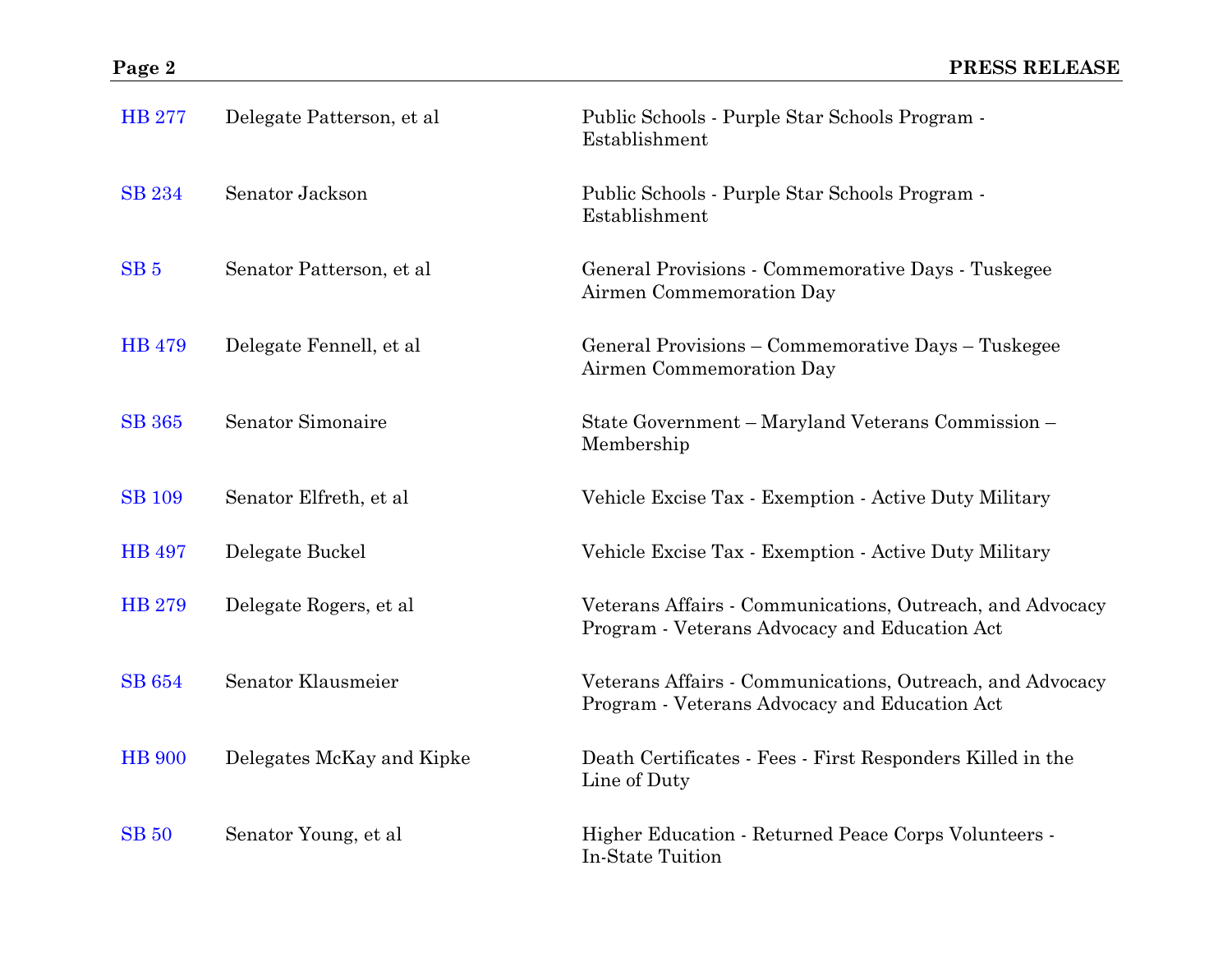| <b>HB 87</b>    | Delegate Hill            | Higher Education - Returned Peace Corps Volunteers -<br>In-State Tuition                                |
|-----------------|--------------------------|---------------------------------------------------------------------------------------------------------|
| HB 1444         | Delegate Wilkins, et al. | Income Tax Credit - Endowments of Maryland Historically<br><b>Black Colleges - Extension</b>            |
| <b>SB 299</b>   | Senator Young, et al.    | Education - Public and Nonpublic Schools - Seizure Action<br>Plans (Brynleigh's Act)                    |
| SB <sub>2</sub> | Senator Augustine        | Mental Health Law – Petitions for Emergency Evaluation –<br>Electronic Record                           |
| <b>HB</b> 48    | Delegate Belcastro       | Public Health - Maryland Suicide Fatality Review<br>Committee                                           |
| <b>SB</b> 94    | Senator Eckardt, et al   | Public Health - Maryland Suicide Fatality Review<br>Committee                                           |
| <b>SB</b> 323   | Senator Augustine        | Public Health - Medications to Treat an Opioid Use Disorder<br>- Preferred and Nonpreferred Medications |
| <b>HB</b> 578   | Delegate Kaiser, et al   | Public Health - Medications to Treat an Opioid Use Disorder<br>- Preferred and Nonpreferred Medications |
| <b>HB</b> 1086  | Delegate Rosenberg       | Opioid Restitution Fund - Appropriation of Settlement<br>Funds and Grant Program                        |
| <b>SB 419</b>   | Senator Feldman, et al   | Opioid Restitution Fund - Appropriation of Settlement<br>Funds and Grant Program                        |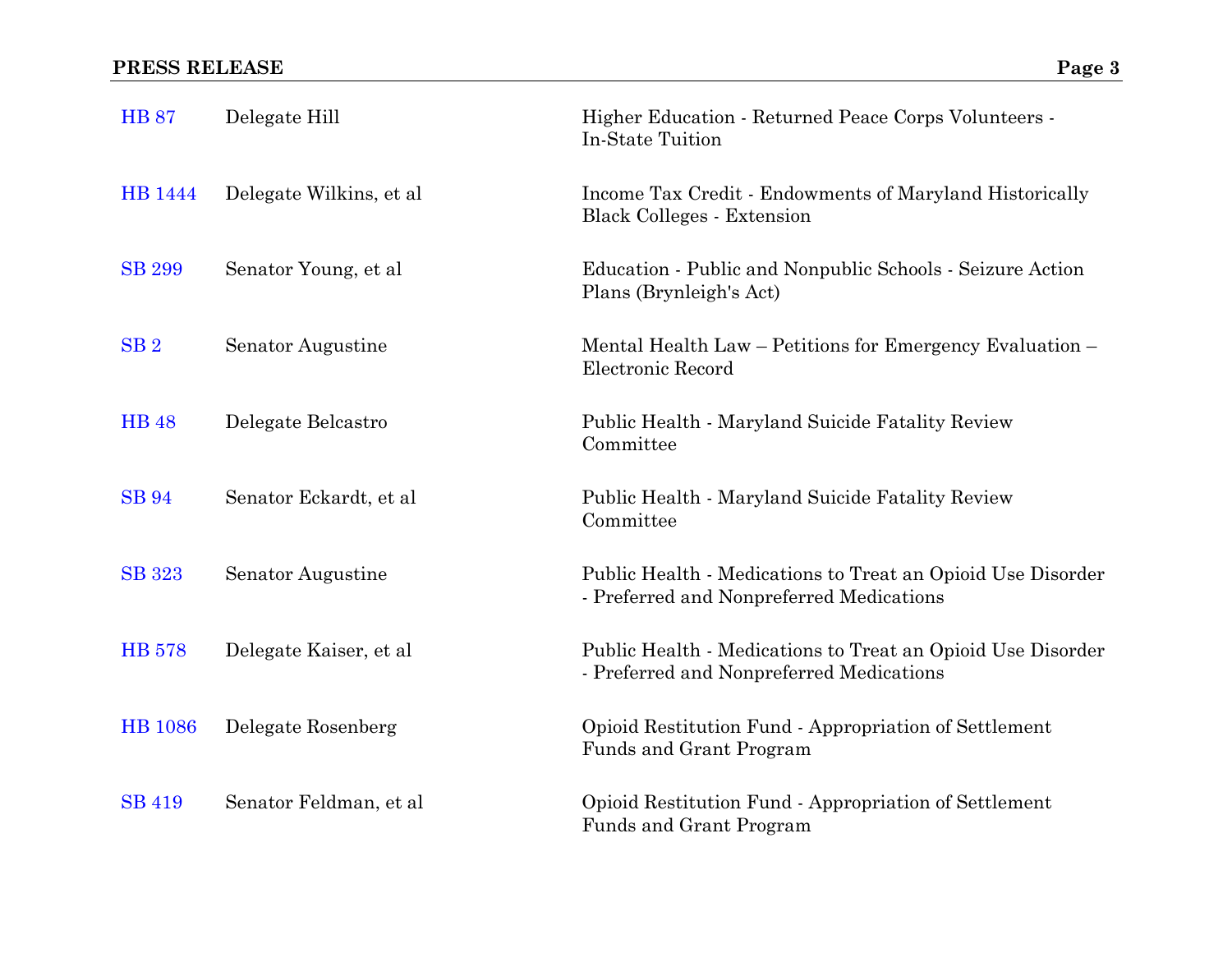| <b>HB</b> 1110 | Delegate Holmes                                                                                                        | Environment - Lead Poisoning Prevention - Elevated Blood<br>Lead Level                |
|----------------|------------------------------------------------------------------------------------------------------------------------|---------------------------------------------------------------------------------------|
| <b>SB</b> 178  | Chair, Education, Health, and<br>Environmental Affairs Committee (By<br>Request - Departmental - Natural<br>Resources) | Program Open Space - Local Projects - Federal Funds                                   |
| <b>SB</b> 190  | Chair, Education, Health, and<br>Environmental Affairs Committee (By<br>Request - Departmental - Natural<br>Resources) | Tidal Fisheries Advisory Commission - Membership Term -<br>Alteration                 |
| <b>HB 882</b>  | Chair, Environment and<br>Transportation Committee (By Request of Boundaries<br>- Departmental - Natural Resources)    | Natural Resources – Pocomoke River Wildland – Alteration                              |
| <b>HB 221</b>  | Delegate Thiam                                                                                                         | Natural Resources – Healing Hunting and Fishing Fund –<br>No-Cost Licenses and Stamps |
| <b>SB</b> 665  | Senator Corderman, et al                                                                                               | Natural Resources - Healing Hunting and Fishing Fund -<br>No-Cost Licenses and Stamps |
| <b>SB 206</b>  | Chair, Education, Health, and<br>Environmental Affairs Committee (By<br>Request - Departmental - Agriculture)          | Department of Agriculture - Spay/Neuter Fund - Extension                              |
| <b>SB</b> 171  | Chair, Education, Health, and<br>Environmental Affairs Committee (By<br>Request - Departmental - Environment)          | Environment - Public Participation Modernization Act                                  |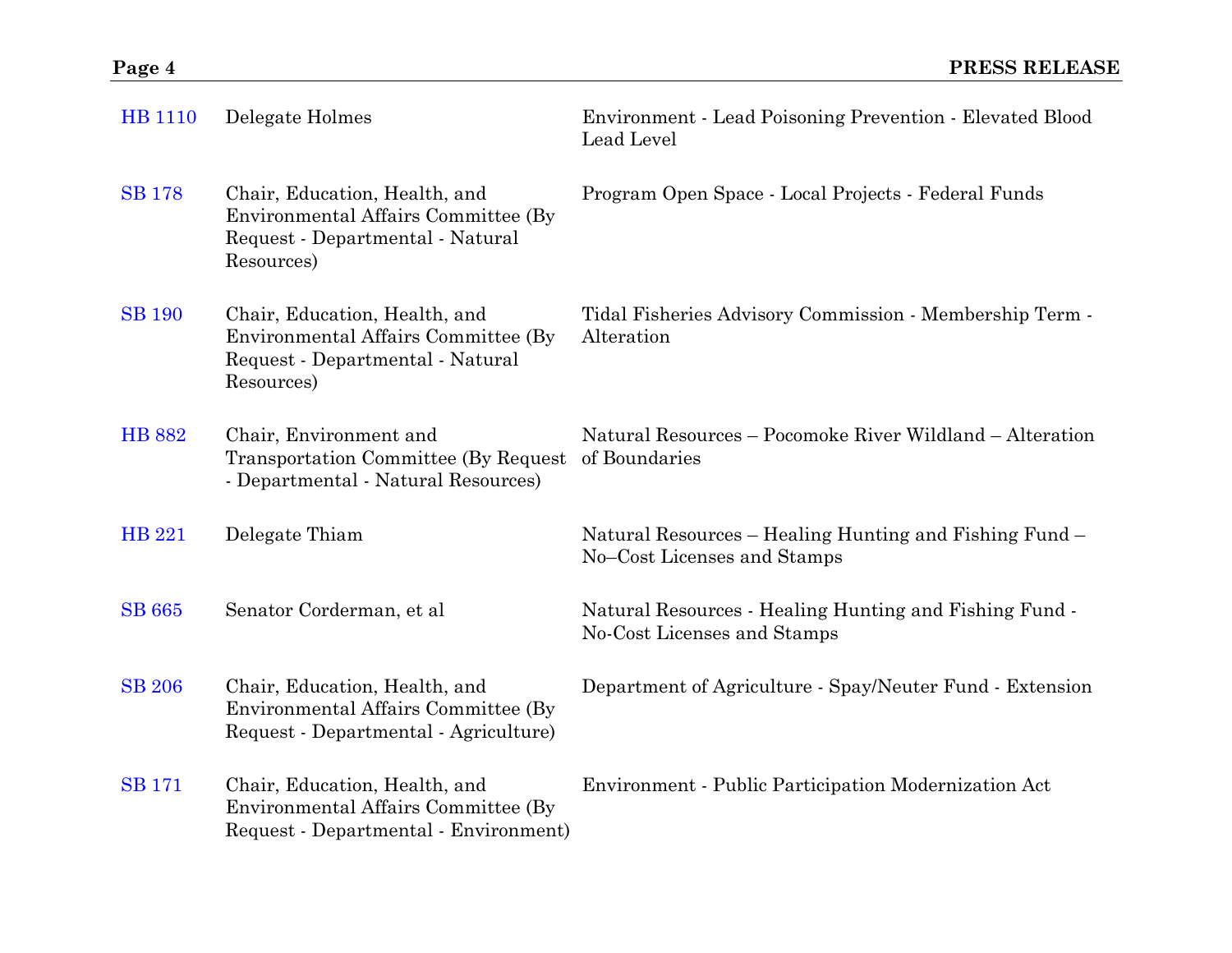| <b>HB</b> 586 | Delegate Arentz, et al.            | Queen Anne's County - Public Safety - Buildings Used for<br>Agritourism                                 |
|---------------|------------------------------------|---------------------------------------------------------------------------------------------------------|
| <b>SB</b> 489 | <b>Senator Hershey</b>             | Queen Anne's County - Public Safety - Buildings Used for<br>Agritourism                                 |
| <b>HB</b> 12  | Worcester County Delegation        | Worcester County - Public Safety - Buildings Used for<br>Agritourism                                    |
| <b>SB</b> 32  | Senator Carozza                    | Worcester County – Public Safety – Buildings Used for<br>Agritourism                                    |
| <b>SB 539</b> | Senators Elfreth and Beidle        | Anne Arundel County – Special Taxing Districts –<br>Exemptions                                          |
| <b>HB</b> 635 | Delegate Rogers, et al.            | Anne Arundel County - Special Taxing Districts -<br>Exemptions                                          |
| <b>HB</b> 302 | <b>Baltimore County Delegation</b> | Baltimore County – Property Tax – Credit for Homeowners<br>Who Have Suffered a Hardship                 |
| <b>SB</b> 349 | Senator Hettleman, et al           | Baltimore County - Property Tax - Credit for Homeowners<br>Who Have Suffered a Hardship                 |
| <b>SB 641</b> | Carroll County Senators            | Carroll County - County Commissioner Districts -<br>Redistricting Plan                                  |
| HB 1247       | <b>Howard County Delegation</b>    | Howard County - Property Tax - Credit for Seniors to Offset<br>Property Tax Rate Increase Ho. Co. 10-22 |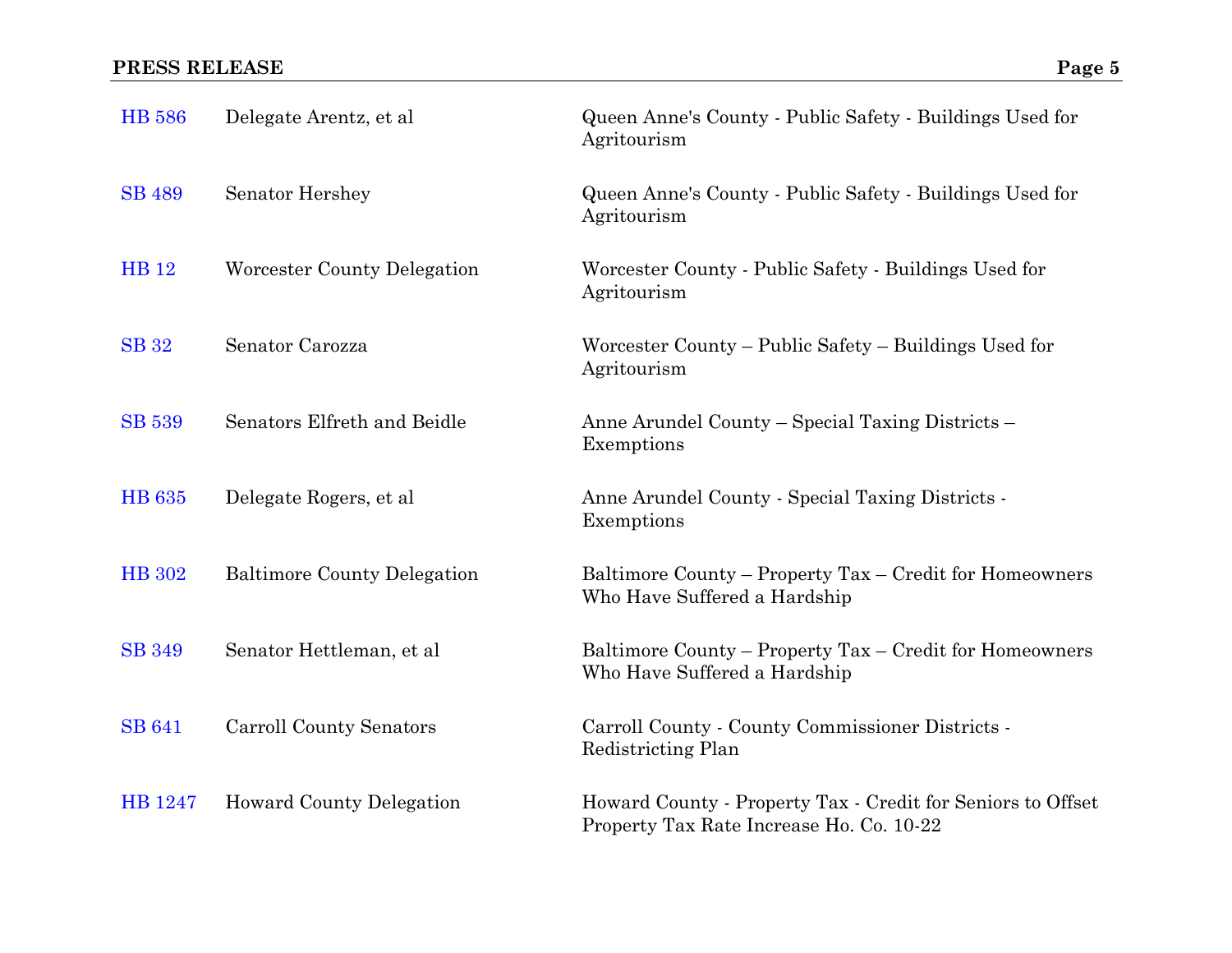| <b>HB</b> 914 | <b>Calvert County Delegation</b> | Calvert County - Procurement - Award of Multiyear<br>Contracts                                |
|---------------|----------------------------------|-----------------------------------------------------------------------------------------------|
| <b>HB</b> 503 | Montgomery County Delegation     | Montgomery County - Board of Education Residence<br>Districts - Ken Gar Neighborhood MC 26-22 |
| <b>HB</b> 804 | Delegates Queen and Hill         | Commissioner of Financial Regulation - Enhanced Consumer<br>Protections and Enforcement Tools |
| <b>SB 252</b> | <b>Senator Kelley</b>            | Commissioner of Financial Regulation - Enhanced Consumer<br>Protections and Enforcement Tools |
| <b>HB</b> 448 | Delegate Smith                   | State Board of Cosmetologists - Licensees - Supervision of<br>Apprentices                     |
| <b>HB</b> 17  | Delegate Palakovich Carr         | Campaign Finance – Recurring Contributions and Donations<br>- Requirements                    |
| <b>HB 252</b> | Delegate Palakovich Carr, et al  | Income Tax - Maryland Earned Income Tax Credit<br>Assistance Program for Low-Income Families  |
| <b>SB 369</b> | Senator King                     | Income Tax - Maryland Earned Income Tax Credit<br>Assistance Program for Low-Income Families  |
| <b>HB</b> 483 | Delegate Ivey                    | Homeowners' Property Tax Credit - Identification of Eligible<br>Homeowners                    |
| <b>HB</b> 350 | Delegate Brooks                  | Underground Facilities Damage Prevention - Enforcement                                        |
| <b>SB</b> 464 | Senator Feldman, et al           | Underground Facilities Damage Prevention - Enforcement                                        |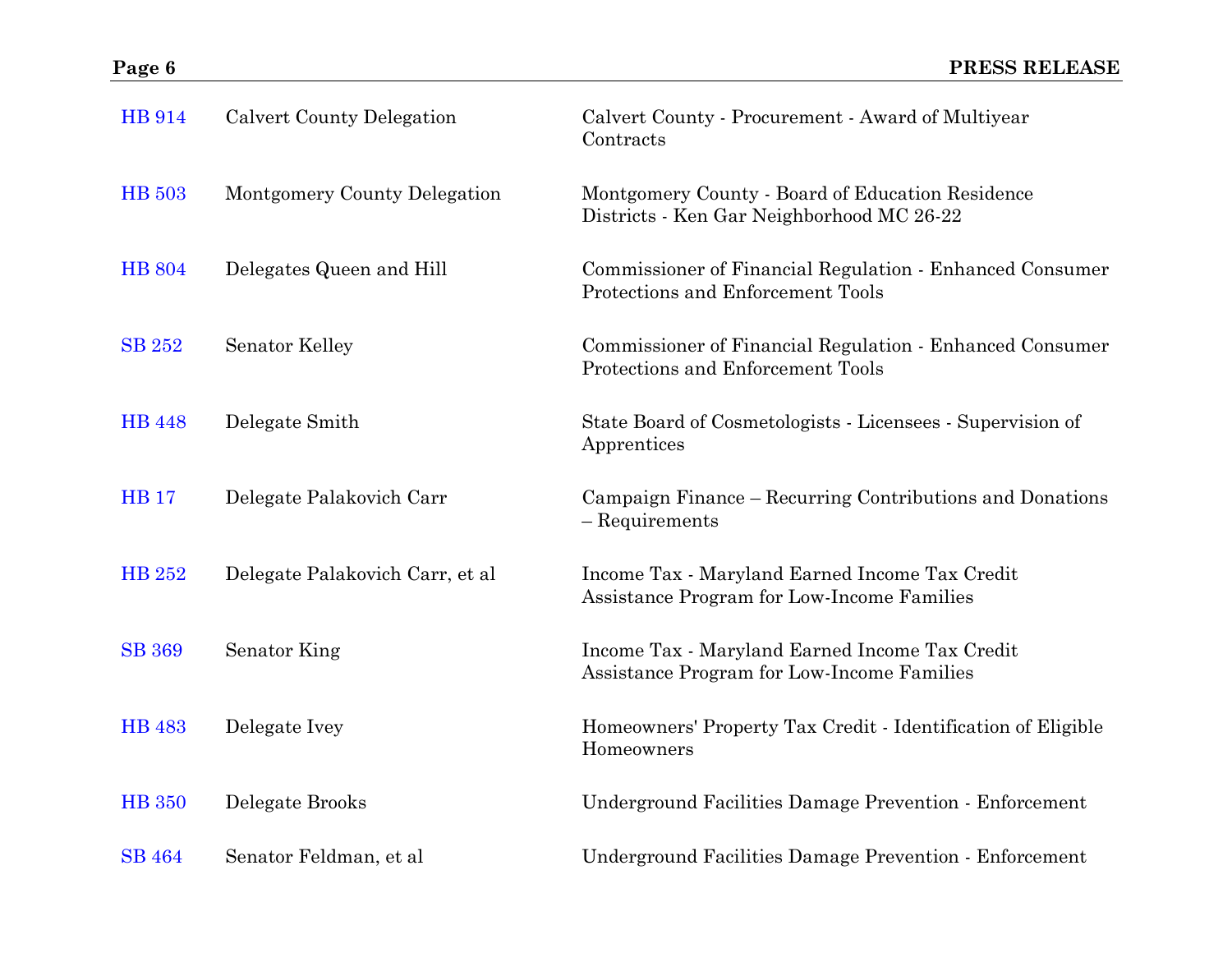| <b>SB</b> 183 | (By Request - Departmental -<br>Information Technology)                                                 | Chair, Budget and Taxation Committee State Government - Information Technology - Review of<br>Projects and Proposals         |
|---------------|---------------------------------------------------------------------------------------------------------|------------------------------------------------------------------------------------------------------------------------------|
| <b>SB 191</b> | Chair, Finance Committee (By Request)<br>- Departmental - Commerce)                                     | Maryland Department of Commerce - Reporting<br>Requirements and Purple Line Construction Zone Grant<br>Program - Alterations |
| <b>SB</b> 192 | (By Request - Departmental -<br>Transportation)                                                         | Chair, Budget and Taxation Committee State Procurement - Minority Business Enterprise Program -<br>Reauthorization Extension |
| <b>SB 210</b> | (By Request - Departmental -<br>Transportation)                                                         | Chair, Budget and Taxation Committee Tax Credits - Employer-Provided Commuter Benefits -<br>Expansion and Administration     |
| <b>SB</b> 218 | Chair, Judicial Proceedings Committee<br>(By Request - Departmental -<br>Transportation)                | Vehicle Laws - Driver's Licenses and Identification Cards -<br><b>Temporary Renewal</b>                                      |
| <b>SB</b> 167 | Chair, Finance Committee (By Request)<br>- Departmental - Maryland Insurance<br>Administration)         | Maryland Insurance Administration - Enforcement<br>Authority - Payment of Claims                                             |
| <b>SB</b> 188 | Chair, Finance Committee (By Request)<br>- Departmental - Maryland Insurance<br>Administration)         | Insurance - Managing General Agents - Review<br>Requirements                                                                 |
| <b>SB</b> 182 | Chair, Education, Health, and<br>Environmental Affairs Committee (By<br>Request - Departmental - Labor) | State Board of Electricians - Sunset Extension                                                                               |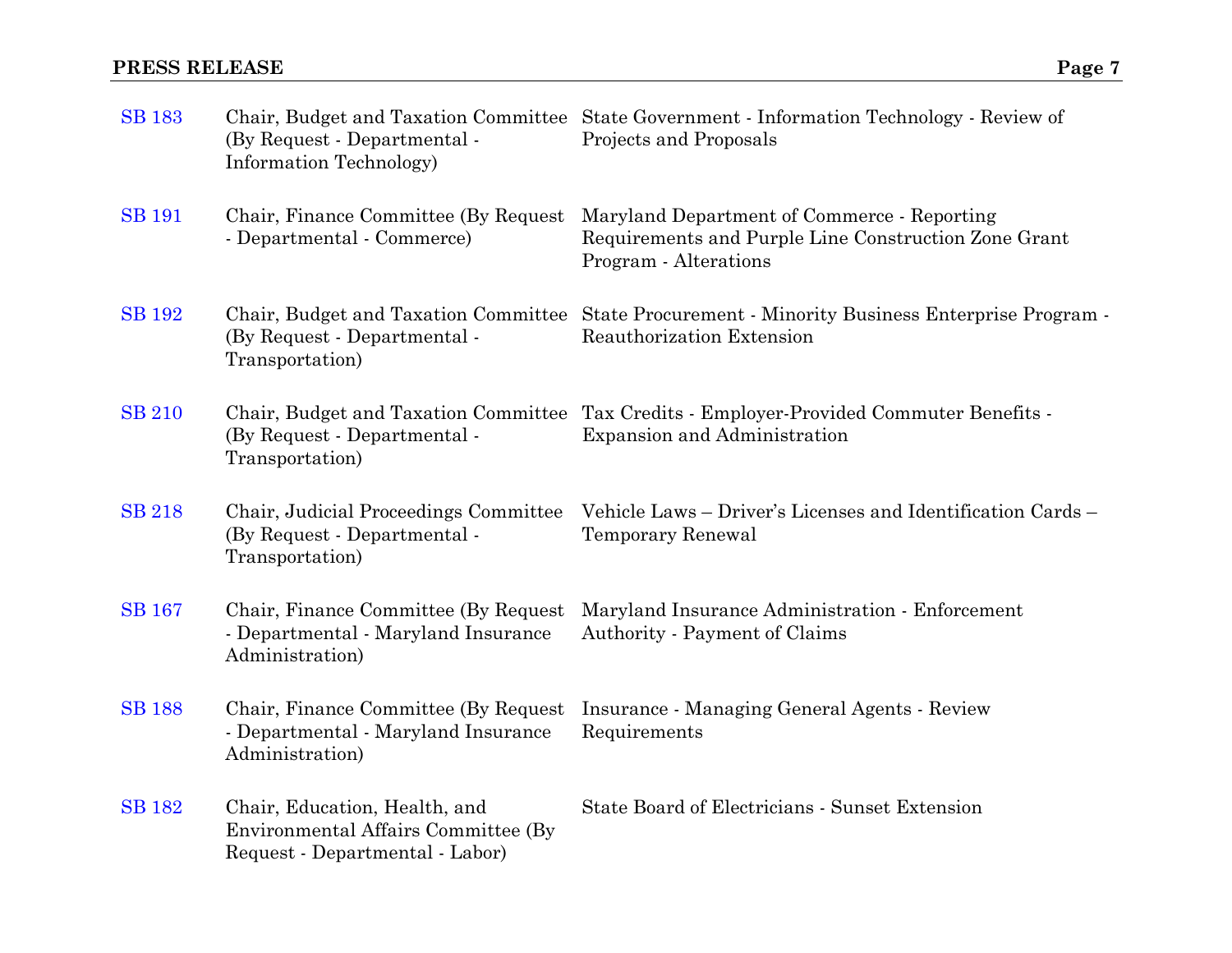| <b>SB</b> 184 | Chair, Education, Health, and<br>Environmental Affairs Committee (By)<br>Request - Departmental - Labor)           | State Board of Heating, Ventilation, Air–Conditioning, and<br>Refrigeration Contractors – Sunset Extension                              |
|---------------|--------------------------------------------------------------------------------------------------------------------|-----------------------------------------------------------------------------------------------------------------------------------------|
| <b>SB</b> 193 | Chair, Education, Health, and<br>Environmental Affairs Committee (By)<br>Request - Departmental - Labor)           | State Board of Plumbing - Sunset Extension                                                                                              |
| <b>SB</b> 205 | Chair, Finance Committee (By Request)<br>- Departmental - Labor)                                                   | Division of Workforce Development and Adult Learning -<br>Apprenticeship and Training Council - Sunset Extension                        |
| <b>SB 211</b> | Chair, Education, Health, and<br>Environmental Affairs Committee (By)<br>Request - Departmental - Labor)           | State Board for Professional Engineers - Sunset Extension                                                                               |
| <b>SB 219</b> | - Departmental - Labor)                                                                                            | Chair, Finance Committee (By Request Office of Cemetery Oversight – Sunset Extension                                                    |
| <b>SB</b> 204 | Chair, Education, Health, and<br>Environmental Affairs Committee (By<br>Request - Departmental - State<br>Library) | State Libraries – Maryland State Library Board –<br>Membership                                                                          |
| <b>SB</b> 197 | (By Request - Departmental -<br>Assessments and Taxation)                                                          | Chair, Budget and Taxation Committee Homestead Property Tax Credit Program - Retroactive<br>Qualification and Calculation of the Credit |
| <b>HB 203</b> | Delegate Attar                                                                                                     | Homestead Property Tax Credit Program - Retroactive<br>Qualification and Calculation of the Credit                                      |